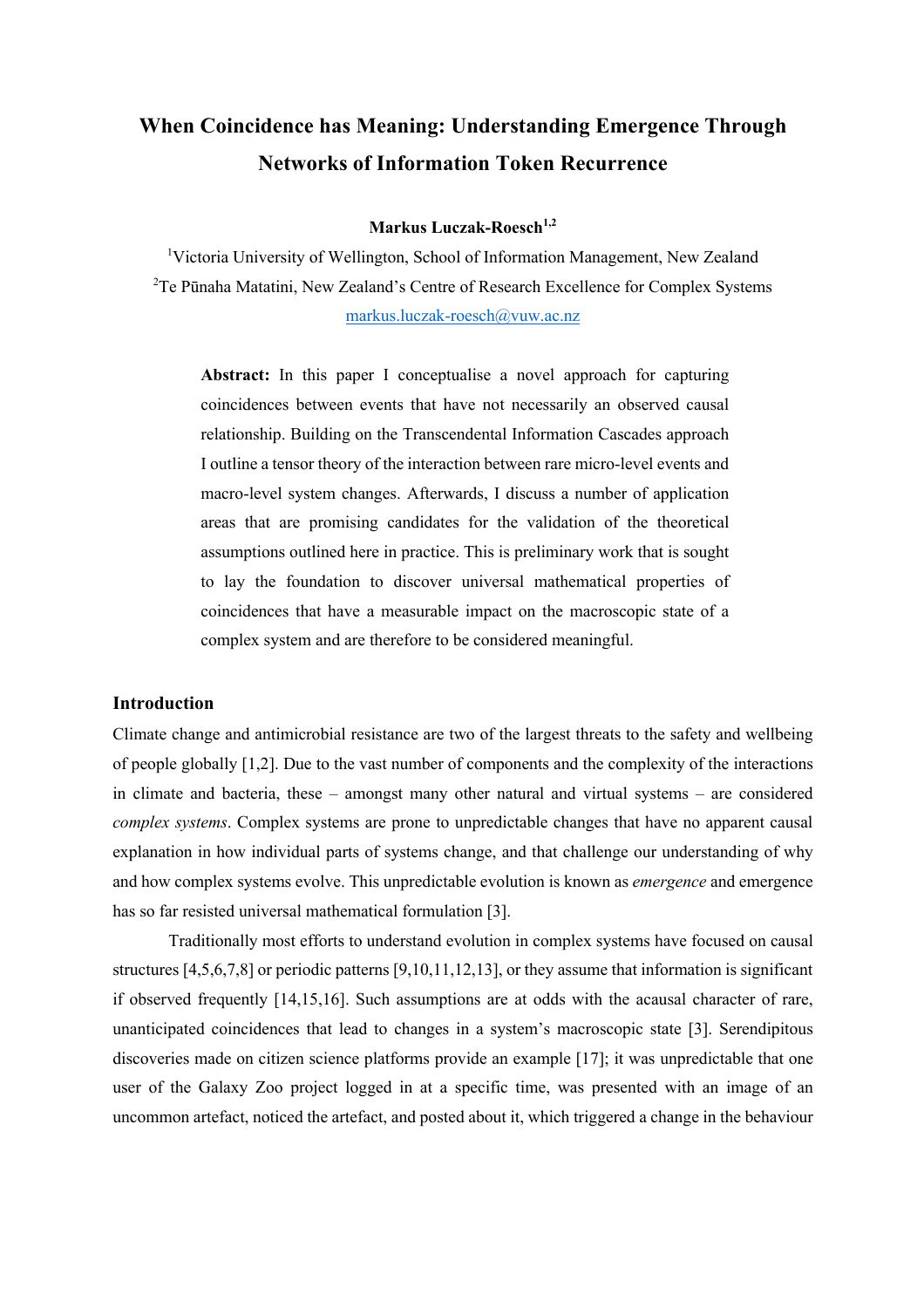of other users, leading to the confirmation of the novelty of the observation by professional scientists<sup>1</sup>. But how can we rigorously understand what happened? Even if it is possible to retrospectively capture statistical properties of unpredictable changes in a specific domain [18,19,20], there is still no universal model that explains the laws of emergence in general nor of coincidences specifically across particular domains [21,22].

### **Foundations and related work**

For those complex systems for which traces of interactions between components (e.g. actors or entities) are available, temporal networks have been proposed as a promising solution to overcome the problem of analytical case- and domain-dependence [22]. The common argument in support of a network approach to complex evolving systems is that network representations allow us to describe qualitatively very different complex phenomena using the same formal model, which is expected to help understand similarities and differences within the macroscopic properties of the different systems more easily, in particular since networks come with well-established mathematical and visual analytical frameworks [41].

Recurrence networks [54,55] and horizontal visibility graphs [66] are two prominent examples of such network approaches to dynamical systems. A recurrence network is the interpretation of a recurrence plot of a time-series with N discrete time steps as an undirected network of N nodes. And horizontal visibility graphs rely on topological features of a single time series for the construction of a temporally ordered network representation of the original data. While being widely adopted to study the dynamics of complex systems by the means of network analysis, the analytical frameworks that come with these and similar state-of-the-art approaches have limited access to the multitude of observable microscopic dimensions that are a characteristic of most complex systems. Or to phrase it differently: existing analytical frameworks capture only one particular information tokenization for one type of data and in their current form do not suit to study systems of systems.

This gap has been articulated by Masuda and Holme in their recent article on the application of temporal networks to capture evolving systems' states [22]. They synthesised: "A limitation […] is the assumption that the entire system can be described by a single system state. […] In many cases, one could argue that it makes more sense to describe different groups in the data as having their own system state." [22] This observation suggests that the aforementioned problem of a lack of comparability of analyses arises not only between different systems but even within single systems. Therefore, any expectation that a single recurrence network or horizontal visibility graph, for example, may be sufficient to fully understand the dynamics and states of a complex time-evolving system has to be challenged. All individual sub-systems may have their very own states reflected in the dynamical properties of different views to the overall system. In other words, when we look at a complex system

<sup>&</sup>lt;sup>1</sup> See https://en.wikipedia.org/wiki/Hanny's Voorwerp for details on this case.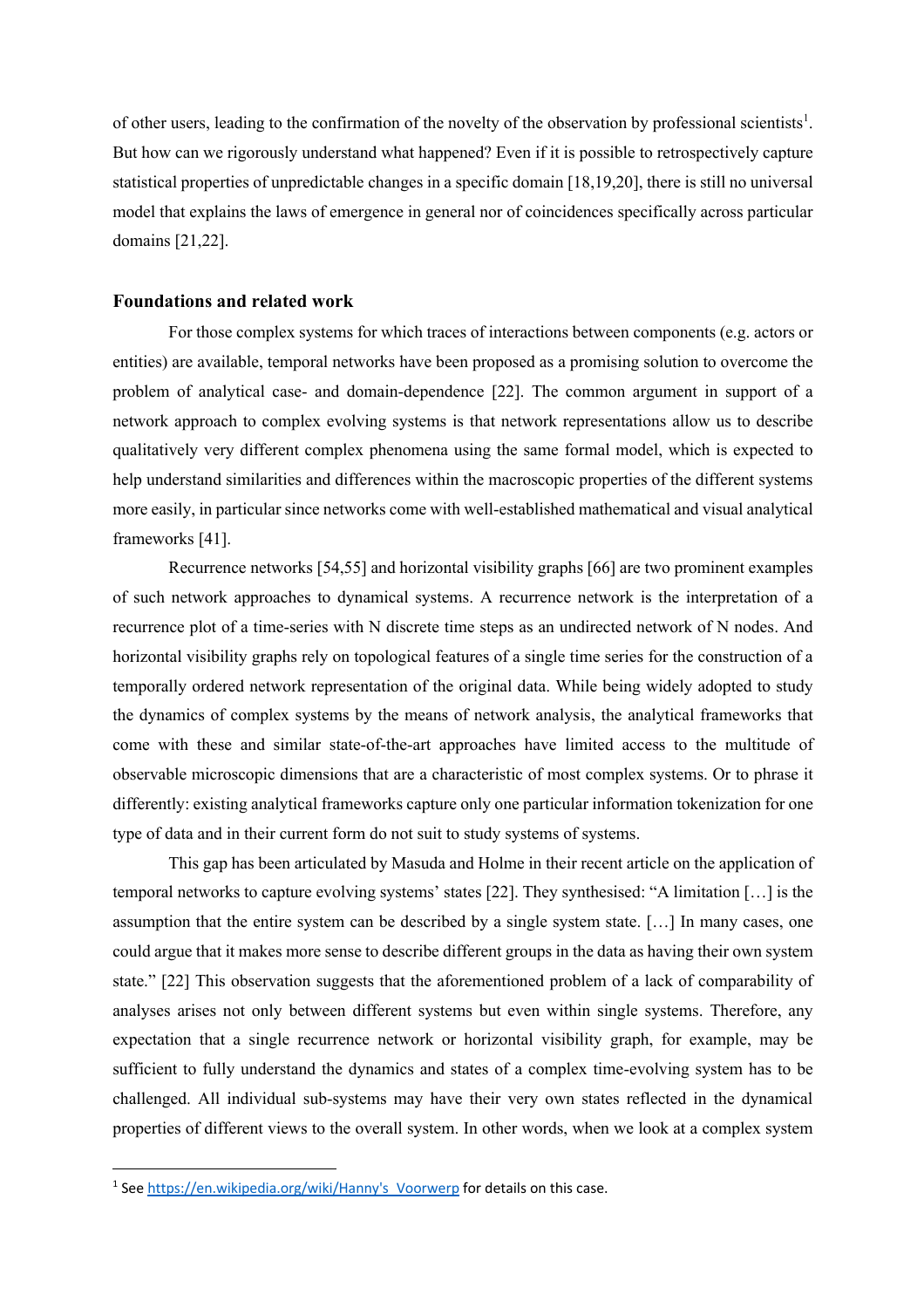through different lenses and employ different analytical frameworks to capture its dynamics (looking, for example, both at the continuous time series of a brain signal and the discrete sequence of eye movements), there is currently no analytical framework that allows for integrating the individual insights about each sub-system's evolving states into a macroscopic model of the overall system.

In summary, previous research suggests that there is a unique opportunity to understand timeevolving complex systems by combining network science and dynamical systems theory. Yet, no work has resulted in a mathematical model and analytical framework that is universally applicable. With reference to the scope of my work presented here I suggest further that current candidates for such a generic approach do not seem to preserve access to low-level coincidences of individual events underlying macroscopic state changes, which in turn means the approaches will fall short of being able to fully explain emergence.

#### **A novel data-driven approach to understand emergence**

In the following I will outline a novel data-driven approach that brings together temporal networks, tensor decomposition and spectral theory to capture invariant properties of time-evolving complex systems that are inaccessible using existing ergodic theory. The approach shall enable a completely new kind of experiments to derive the unique signatures of meaningful coincidences, those coincidences that have a measurable impact on the macroscopic state of a complex system despite being seemingly random, from observations in data using computational tools and simulations as it is commonly done in experimental mathematics [52,53].

At the core of the proposed approach sits an extension of *Transcendental Information Cascades (TICs)*, a method that transforms any kind of sequential data into a directed temporal network of recurring low-level tokens of information (e.g. words in text, the power spectrum of a signal over a particular time slice or distinct triplets in DNA) [23,24]. TICs have been designed as a kind of analytical middle ground between completely different kinds of sequential data and provide an unprecedented micro- and macro-level view to those data and the temporal dynamics they exhibit in the sense that it is always possible to switch between a macroscopic whole-system-view and a microscopic singleevent-view. My hypothesis is: TICs allow us to formalise coincidences and decide computationally which ones are random and which ones carry meaning.

# *Extending Transcendental Information Cascades to capture micro- and macro-level coincidences in sequential data*

To understand the extension of TICs I propose here, it is first necessary to give a brief introduction into TICs. To construct a TIC (cf. Figure 1) all elements of a discrete or discretised (e.g. using time windows over a continuous signal) source data sequence are analysed using a pre-defined information extraction method in chronological order from oldest to newest, and information tokens are extracted that are stored in a distinct set for each sequence element. An information token *iz* could be any kind of distinct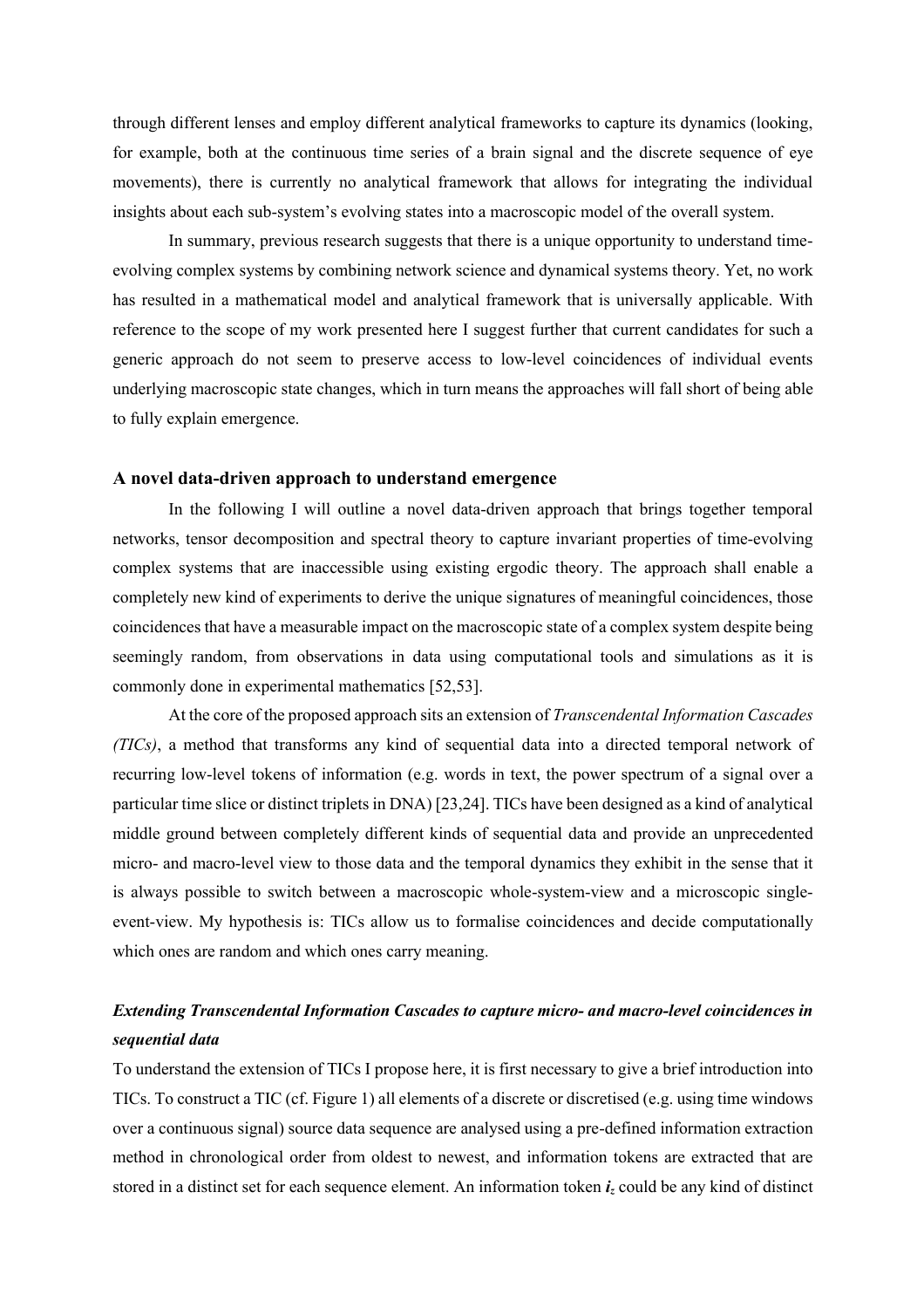information that can be identified in the source data by the applied information extraction method *fk*. Then a network  $TC$  is created where each sequence element is represented by a node  $v<sub>v</sub>$  that holds the sequential index and the token set  $I_y$  as attributes, and a directed edge  $e_x$  is created for any token from those sets to the next node in the sequence that features this particular token in its token set.



*Figure 1: Overview of the Transcendental Information Cascade (TIC) approach.*

TICs can be considered unique because they allow assessing information theoretic [35,36,37,38,39] and network theoretic properties [40,41] of different kinds of sequential source data (e.g. brain waves, English novels or records of global  $CO<sub>2</sub>$  measurements) using the same unified temporal network model [24,31]. Key foci of analysis in TICs are recurrences, co-occurrences and bursts. And while state-of-the-art methods would usually construct higher-order complex states from those [14,25,26,27,28,29,30], and thus neglect rare events at lower levels of a system's dynamics (e.g. individual words), TICs by contrast enable exploring both [24,31,32,33,34].

I suggest that it is possible to leverage the characteristic of TICs to capture micro- and macrolevel events to derive a universal mathematical definition of coincidences as schematically outlined in Figure 2. From *a* different TICs  $TC_i$  ( $i \in [1...a]$ ) that were constructed from the same source data sequence  $\vec{R}$  but by applying different information extraction methods  $F_i$  (e.g. software source code shared on the stackoverflow question answering site can be tokenised as individual lines of code or abstract syntax trees leading to different tokenisations), one can first derive *a* 2-dimensional vector spaces  $Z_i$  that combine the time-series derived from the usual properties (I will refer to these also as features in the remainder of this paper and the symbol  $\zeta_m$  denotes a particular feature time-series) that are assessed for TICs at every discrete time step ([24] defined token entropy, Wiener index, token set diversity and token set specificity as the core measures to quantify the information theoretic and network properties of TICs). Additionally, one can understand the *a* adjacency matrices of all TICs as 2-dimensional vector spaces as well. Layering these different groups of 2-dimensional vector spaces results in a number of 3-tensors that all have the time dimension  $(t_1, t_2, \ldots, t_n)$  in common. First, the tensor  $\mathfrak F$  combining all the feature vector spaces. Second, the tensor  $\mathfrak C$  combining all the adjacency matrices. And third, a set of tensors  $\mathfrak{C}_{\zeta_m}$  that one can derive when using the values of a particular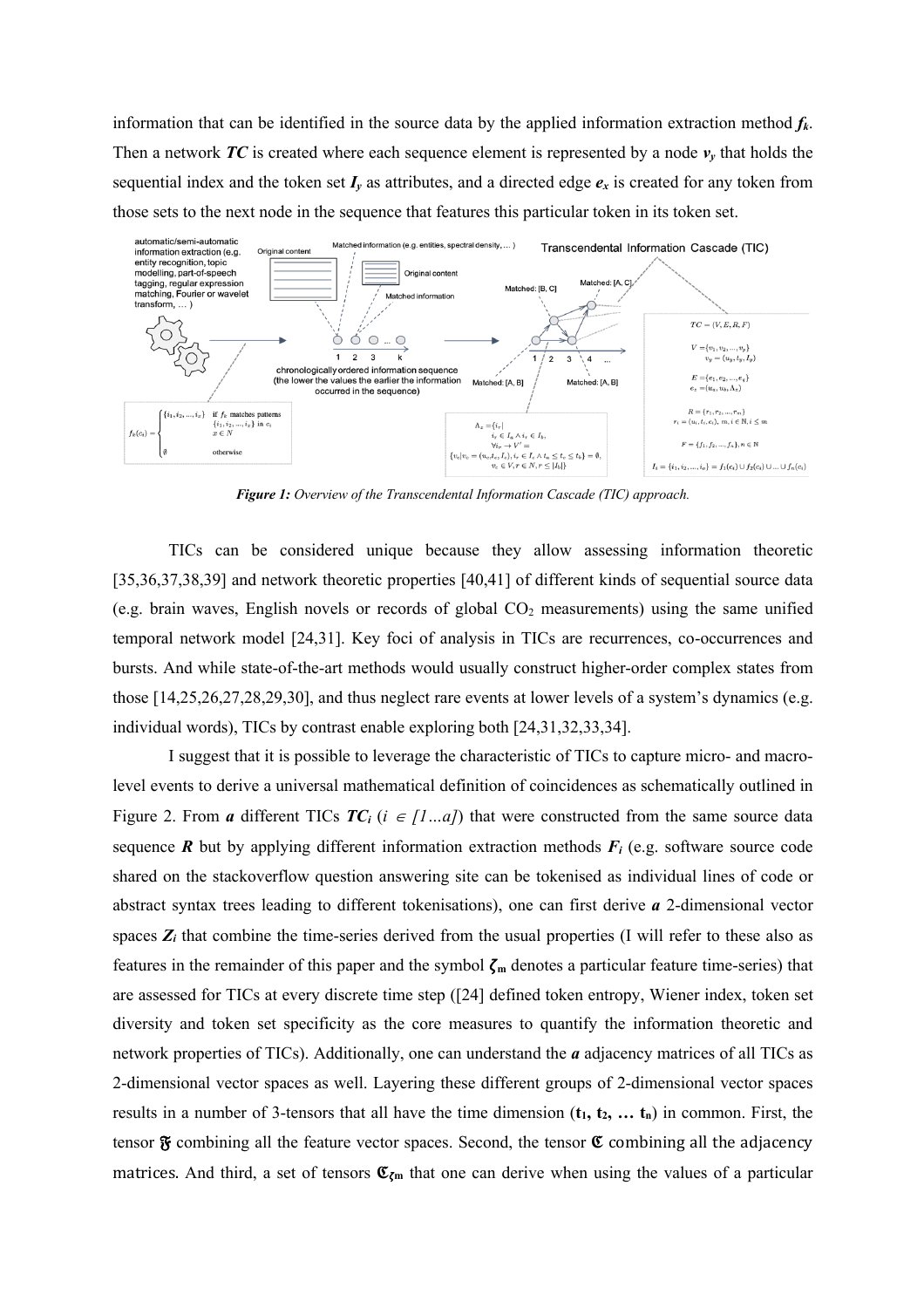feature time-series  $\zeta_m$  as the edge weight in a TIC, which can be represented as the values of an alternative TIC adjacency matrix.



*Figure 2: Conceptual view to how from one source data sequence multiple TICs can be constructed that can be analysed as one integrated macroscopic system through three different kinds of tensor representations.*

Because the focus here is on coincidences, it is necessary to define what constitutes a coincidence in TICs. I define *coincidence* as sets of co-occurring information tokens from any *TCi* that are situated in the tail of the respective recurrence and co-occurrence rank-size distributions (i.e. these are tokens that occur and co-occur rarely) over that particular *TCi* and that are not part of a causal macroscopic pattern in  $\mathfrak{F}, \mathfrak{C}$  or  $\mathfrak{C}_{\zeta_m}$ . The latter is necessary to identify latent dependencies between individual TICs that are not visible when looking at one TIC in isolation. A transfer entropy approach that constructs symbol sequences from  $\mathfrak{F}, \mathfrak{C}$  and  $\mathfrak{C}_{\zeta m}$  sliced along the time dimension, and then produces a network of TICs that may be causally related [62] is promising for this task.

By applying canonical polyadic decomposition (CPD) and Tucker decomposition [64,65] to the tensors  $\mathfrak{F}, \mathfrak{C}$  and  $\mathfrak{C}_{\zeta_m}$  it is now possible to derive matrices (and in case of Tucker decomposition also a core tensor) that can be considered a characteristic low-dimensional representation of the macroscopic state of the system of all TICs that were constructed for a particular source data sequence (cf. Figure 3). I suggest that the analysis of statistical properties of the spectra of these matrices (e.g. the probability distribution of their eigenvalues) is promising to find out under which conditions a decomposition (or a sub-set of the resulting matrices of a decomposition) may represent a non-random invariant of the dynamics of the underlying TICs.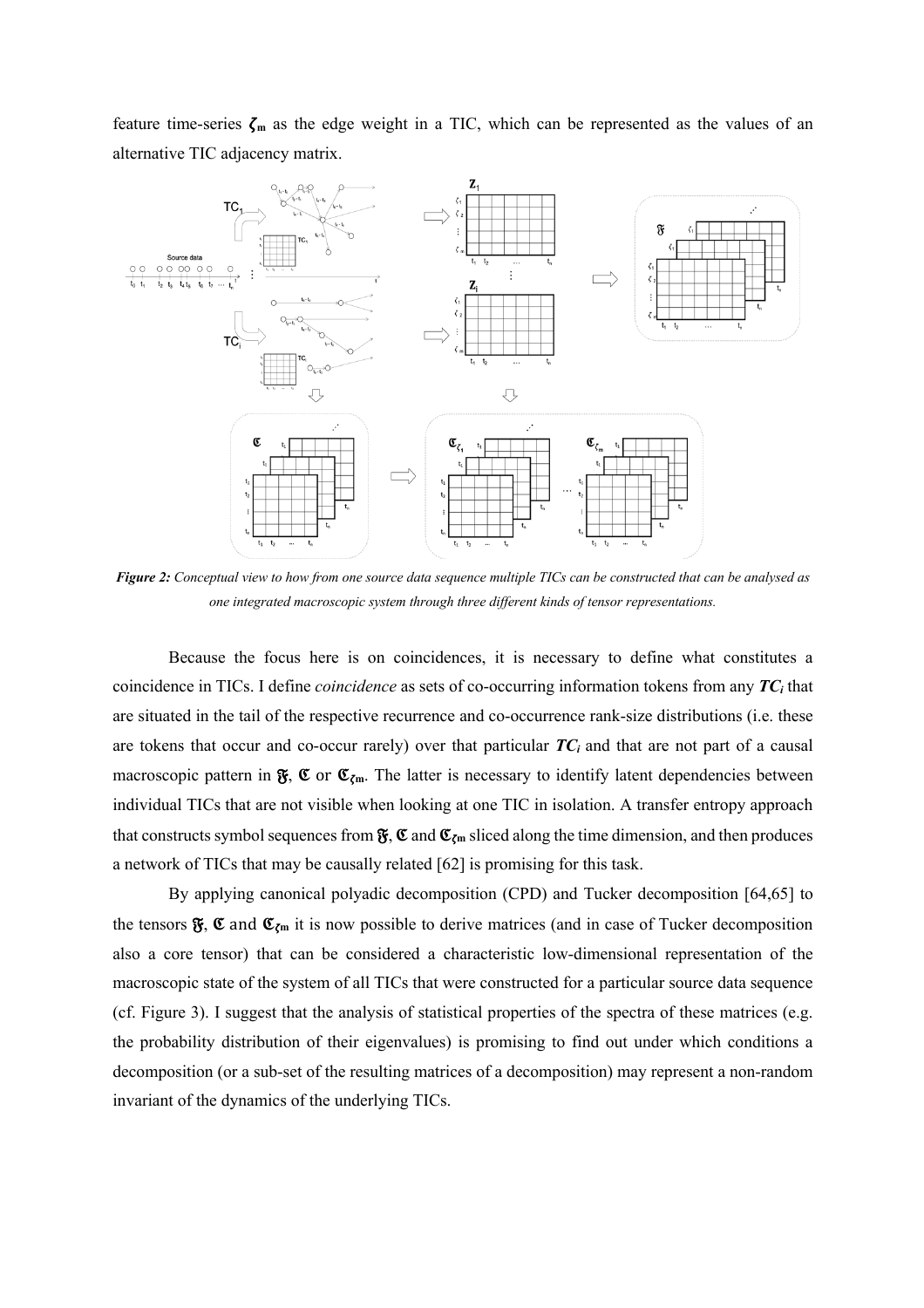

*Figure 3: Conceptual view to how CPD and Tucker decomposition can be applied to the different tensors in order to derive low-dimensional representations of the macroscopic system of all TICs constructed from one source sequence.*

### *Defining meaningful coincidences*

It is now necessary to distinguish between meaningless and meaningful coincidences. I define *meaningful coincidences* as those coincidences that have an impact on the macroscopic state of a system of TICs that is observable and non-random [42-44]. Inspired by universality in Wigner matrices [56- 60] this works from the assumption that a rare event that that does not change invariant properties of a tensor decomposition can be considered random while a rare event that has an effect on such properties signifies actual meaning. Specifically, I suggest that the statistical properties of the eigenvalues of the matrices of the tensor decompositions suit as the invariant property of interest. Experimental investigation should focus on what stability or variance of the eigenvalue statistics in one or more tensor dimensions mean with reference to an underlying rare event in the source data, and how this can be formally expressed so it is possible to recover the root cause of a macroscopic state change.

### *Applying the new approach to real and simulated data*

To validate the operationalisation of meaningful coincidences it is required to run experiments with TICs constructed from various real-world datasets and simulated datasets. The idea is to selectively drop those tokens from the TIC construction process that are found to be coincidental as per aforementioned definition, and then re-run the tensor construction, tensor decomposition and spectral analysis to see what difference it makes for the macroscopic system state if a particular token is considered as if it hasn't been observed. If dropping a token does not change the spectral properties of the dimension matrices it can be considered random noise while it otherwise is considered to have meaningful impact.

Through initial experiments I identified four domains in which an understanding of coincidences promises new insights about emergence and obtained relevant data sets. In particular I started studying the Berkeley Earth Surface Temperatures [47] as an example for climate data; the BItsliced Genomic Signature Index for genomic data of bacteria [48], data about software engineering practices from the SOTorrent dataset [49], and language use data from the Bequia Corpus [50,51]. As a next step it is necessary to use the method described here to access coincidences in these data that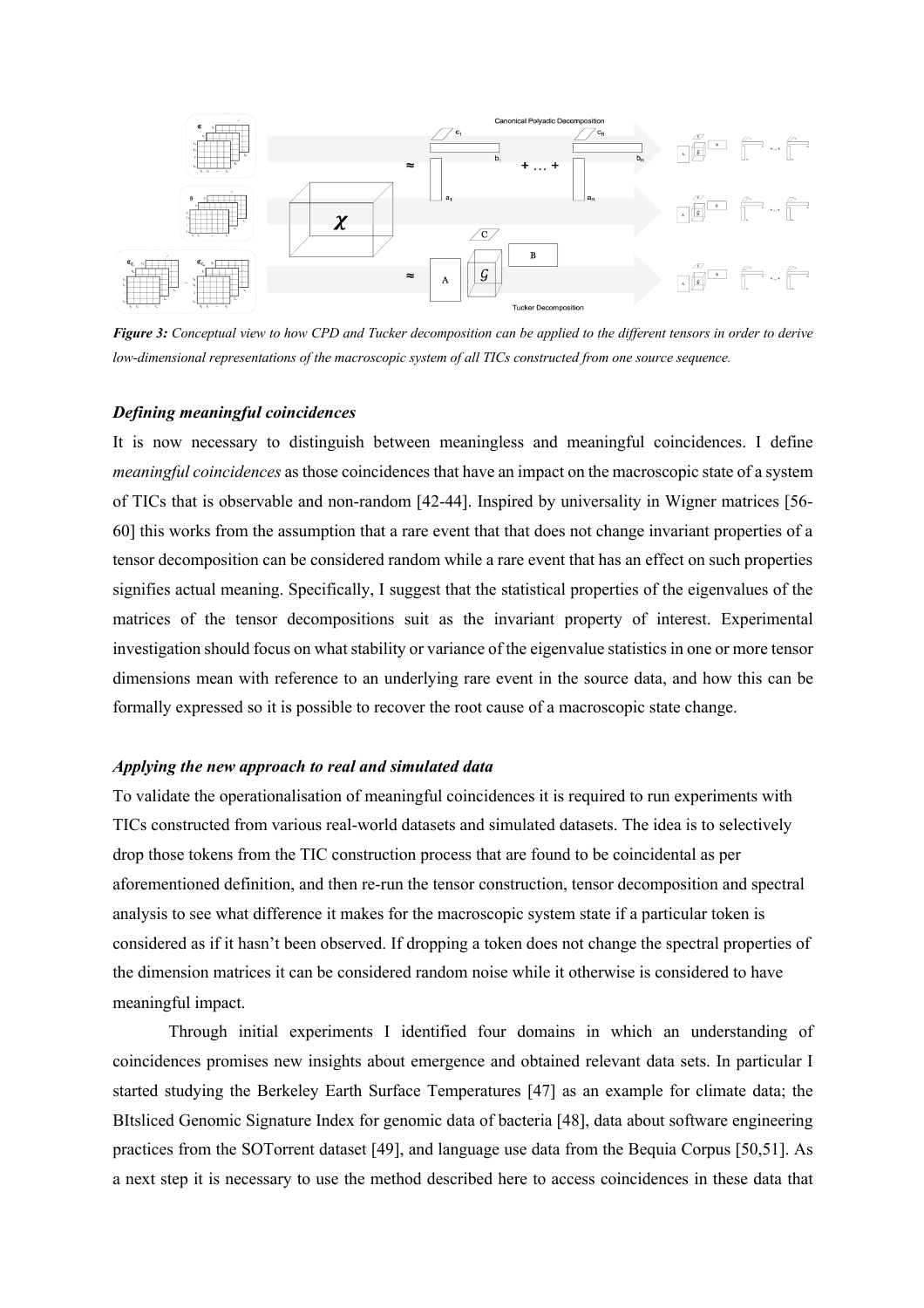have not been investigated so far because they are inaccessible to state-of-the-art methods. This will then allow to assess the meaning of these coincidences and address questions like: Which climate indicators feature coinciding event markers and does that provide new insights into climate change? Which coincidences at the genomic level of bacteria may relate to antimicrobial resistance? Do software engineering practices coincide in different programming languages leading to wide adoption of new programming paradigms or patterns? Do coincidences in socio-linguistic features help explain language diversity and evolution?

Further application areas for which data is reasonably accessible and for which the proposed analytical approach promises valuable new insights are:

- Neuroscience data (e.g. EEG brain wave recordings): analysis could focus on detecting seizures and/or understanding sleep patterns.
- Literature (in English and other languages): analysis could focus on studying the evolution of different languages at the level of their symbolic representations (written form) blended with the semantics.
- Autobiographical memories of individuals (spoken or written life stories): analysis could focus on understanding personality shifts and/or indicators of dementia.
- Social media data: analysis could focus on the spread of misinformation and/or the emergence of trending topics.
- Data from peer-production systems (e.g. Wikipedia editing activity and discussions): analysis could focus on dynamics in collective memory and/or biases in crowdsourced information.

For all application areas it will be necessary to compare the results from applying TICs to the different datasets with the results alternative methods for the study of dynamical systems produce for the same data. The focus of study should be on alternative theories that allow quantifying whether a system at hand can be considered chaotic and whether it features attractors and/or periodicity [42,43,45,46,54,63]. Specifically, I suggest assessing the Renyi dimensions and the Lyapunov exponents, perform bifurcation and recurrence quantification, and determine the permutation entropy of the time-series that are part of the different vector spaces constructed from the information theoretic and network features of TICs. To understand relationships between the different features I suggest the transfer entropy of combinations of time-series [14,61].

The final question is whether a chosen tokenization actually leads to a non-random observation or whether what is captured as a meaningful coincidence can also be found in random data. I propose simulations with TICs constructed from Brownian motion and white noise, because these models lead to data that is not meaningfully complex in terms of the characteristic distributions, and from the Erdős– Rényi model and the Lorentz system, because these simulate systems with well-understood and meaningful complexity.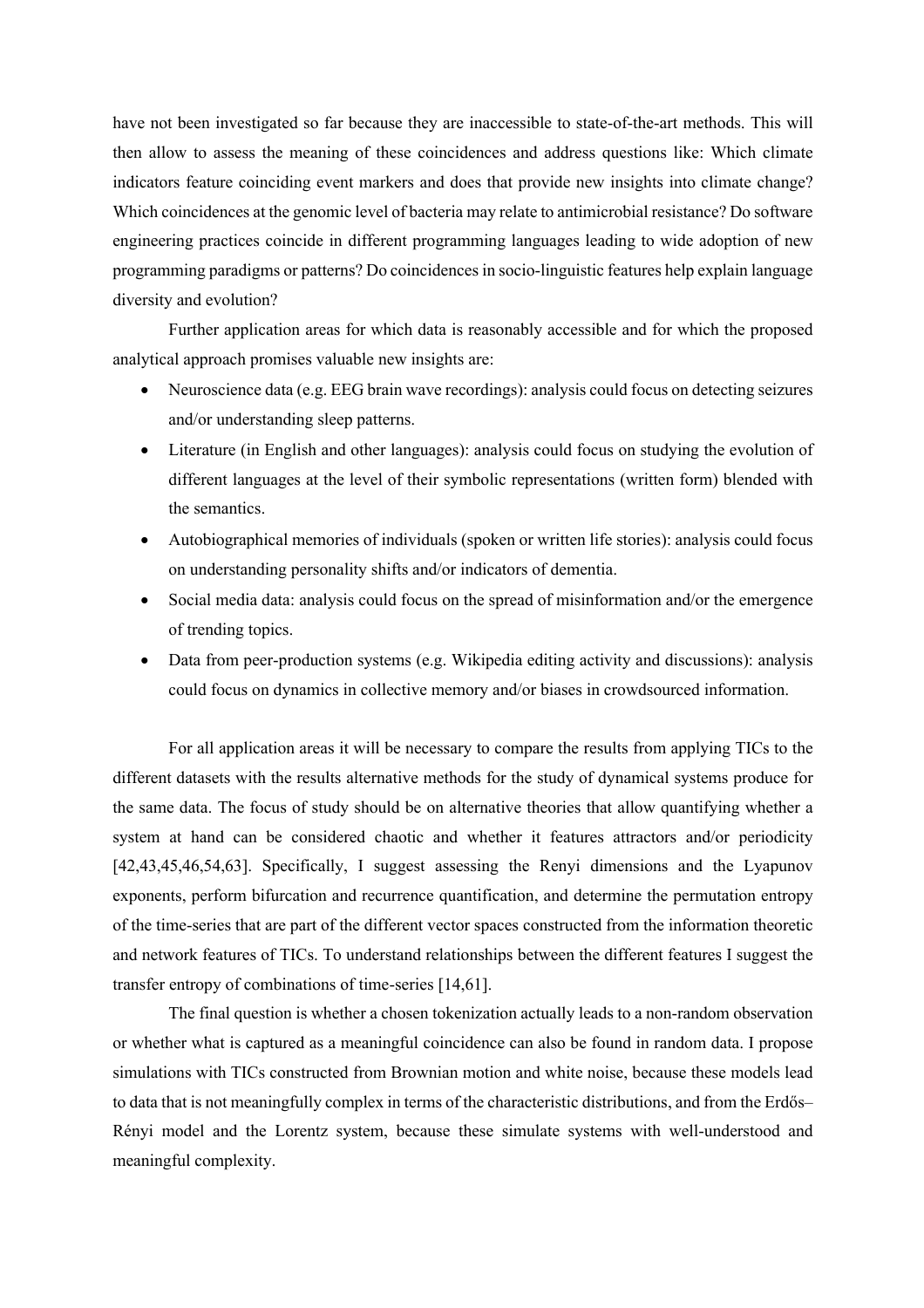# **Conclusion**

This brief conceptual paper lays out the foundations of a new attempt to mathematically formalise laws of emergence. The major goal of this line of research is to develop an understanding of emergence in complex systems mathematically and empirically, focussing specifically on coincidences – seemingly random co-occurrences of independent events on different levels of abstractions of any considered quantity (i.e. varying quantities that have different units/ways of being measured).

I conceptualised a method that shall be capable of (1) tracking patterns across analytical levels and longitudinal scales of emergent phenomena – those that are locally dependent (e.g. the shift of language diversity over the course of an hour long conversation) and those that are locally independent but interdependent over very long time periods (accumulation of individually tolerable mutations that lead to shifts in a phenotype over long time periods) – and (2) making the analysis comparable even if the data are of different types and from different domains.

The theoretical contribution of this work builds upon and advances work in multilayer networks [67-69]. Existing approaches for the study of the structure and dynamics of multilayer networks heavily leverage spectral properties, but either focus on comparing network structures of different layers (e.g. to see if a vertex with high centrality in one layer is less central in another) or exploit explicit links between layers (e.g. links resulting from causal structures in the observed system) to characterize crosslayer multiplexity. In contrast to this, the Transcendental Information Cascades approach focuses on temporal coincidence as a kind of hidden cross-layer multiplexity that occurs spontaneously and for which we lack analytical methods.

As mentioned before, an approach like the one described here is highly desired [41] but has not been developed so far [22,70]. This work has the potential to fill this gap and be a major step towards universal laws of emergence, open new opportunities for investigations that link network science with dynamical systems theory, and provide new insights about chaos and randomness.

### **References**

- [1] Antimicrobial resistance an imminent threat to Aotearoa, New Zealand. From the Office of the PMCSA, endorsed by the Science Advisory Network. November 2018. Retrieved from https://www.pmcsa.ac.nz/2018/11/02/antimicrobial-resistance/ on 04/02/2019.
- [2] New Zealand's changing climate and oceans: The impact of human activity and implications for the future. An assessment of the current state of scientific knowledge by the Office of the Chief Science Advisor. July 2013. Retrieved from https://www.pmcsa.org.nz/wpcontent/uploads/New-Zealands-Changing-Climate-and-Oceans-report.pdf on 04/02/2019.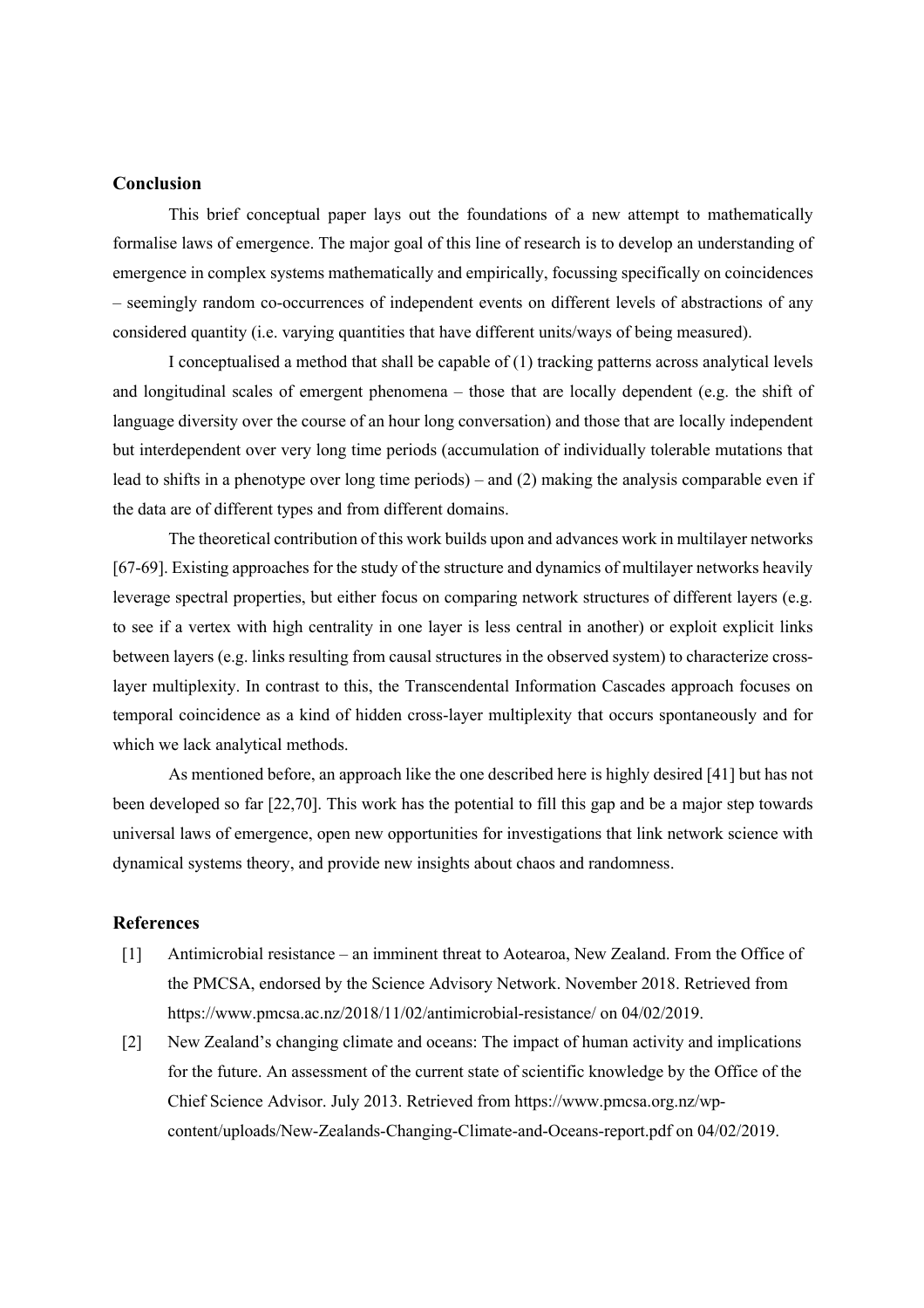- [3] Goldstein, J., 2011. Emergence in complex systems. The Sage Handbook of Complexity and Management, ISBN 9781847875693, pp.65-78.
- [4] Gruhl, D., Guha, R., Liben-Nowell, D. and Tomkins, A., 2004, May. Information diffusion through blogspace. Proceedings of the 13th international conference on World Wide Web.
- [5] Danescu-Niculescu-Mizil, C., West, R., Jurafsky, D., Leskovec, J. and Potts, C., 2013, May. No country for old members: User lifecycle and linguistic change in online communities. Proceedings of the 22nd international conference on World Wide Web.
- [6] Watts, D.J., 1999. Networks, dynamics, and the small-world phenomenon. American Journal of sociology, 105(2), pp.493-527.
- [7] Andres, J., 2010. On a conjecture about the fractal structure of language. Journal of Quantitative Linguistics, 17(2), pp.101-122.
- [8] Milička, J., 2014. Menzerath's Law: The Whole is Greater than the Sum of its Parts. Journal of Quantitative Linguistics, 21(2), pp.85-99.
- [9] Zhang, J. and Small, M., 2006. Complex network from pseudoperiodic time series: Topology versus dynamics. Physical review letters, 96(23), p.238701.
- [10] Small, M., 2005. Applied nonlinear time series analysis: applications in physics, physiology and finance (Vol. 52). World Scientific.
- [11] Donges, J.F., Zou, Y., Marwan, N. and Kurths, J., 2009. Complex networks in climate dynamics. The European Physical Journal-Special Topics, 174(1), pp.157-179.
- [12] Donges, J.F., Zou, Y., Marwan, N. and Kurths, J., 2009. The backbone of the climate network. EPL (Europhysics Letters), 87(4), p.48007.
- [13] Yang, J., McAuley, J., Leskovec, J., LePendu, P. and Shah, N., 2014, April. Finding progression stages in time-evolving event sequences. In Proceedings of the 23rd international conference on World wide web (pp. 783-794). ACM.
- [14] Borge-Holthoefer, J., Perra, N., Gonçalves, B., González-Bailón, S., Arenas, A., Moreno, Y. and Vespignani, A., 2016. The dynamics of information-driven coordination phenomena: A transfer entropy analysis. Science advances, 2(4), p.e1501158.
- [15] Mei, Q. and Zhai, C., 2005, August. Discovering evolutionary theme patterns from text: an exploration of temporal text mining. In Proceedings of the eleventh ACM SIGKDD international conference on Knowledge discovery in data mining (pp. 198-207). ACM.
- [16] Subašić, I. and Berendt, B., 2013. Story graphs: Tracking document set evolution using dynamic graphs. Intelligent Data Analysis, 17(1), pp.125-147.
- [17] Tinati, R., Van Kleek, M., Simperl, E., Luczak-Rösch, M., Simpson, R. and Shadbolt, N., 2015, April. Designing for citizen data analysis: a cross-sectional case study of a multidomain citizen science platform. In Proceedings of the 33rd Annual ACM Conference on Human Factors in Computing Systems (pp. 4069-4078).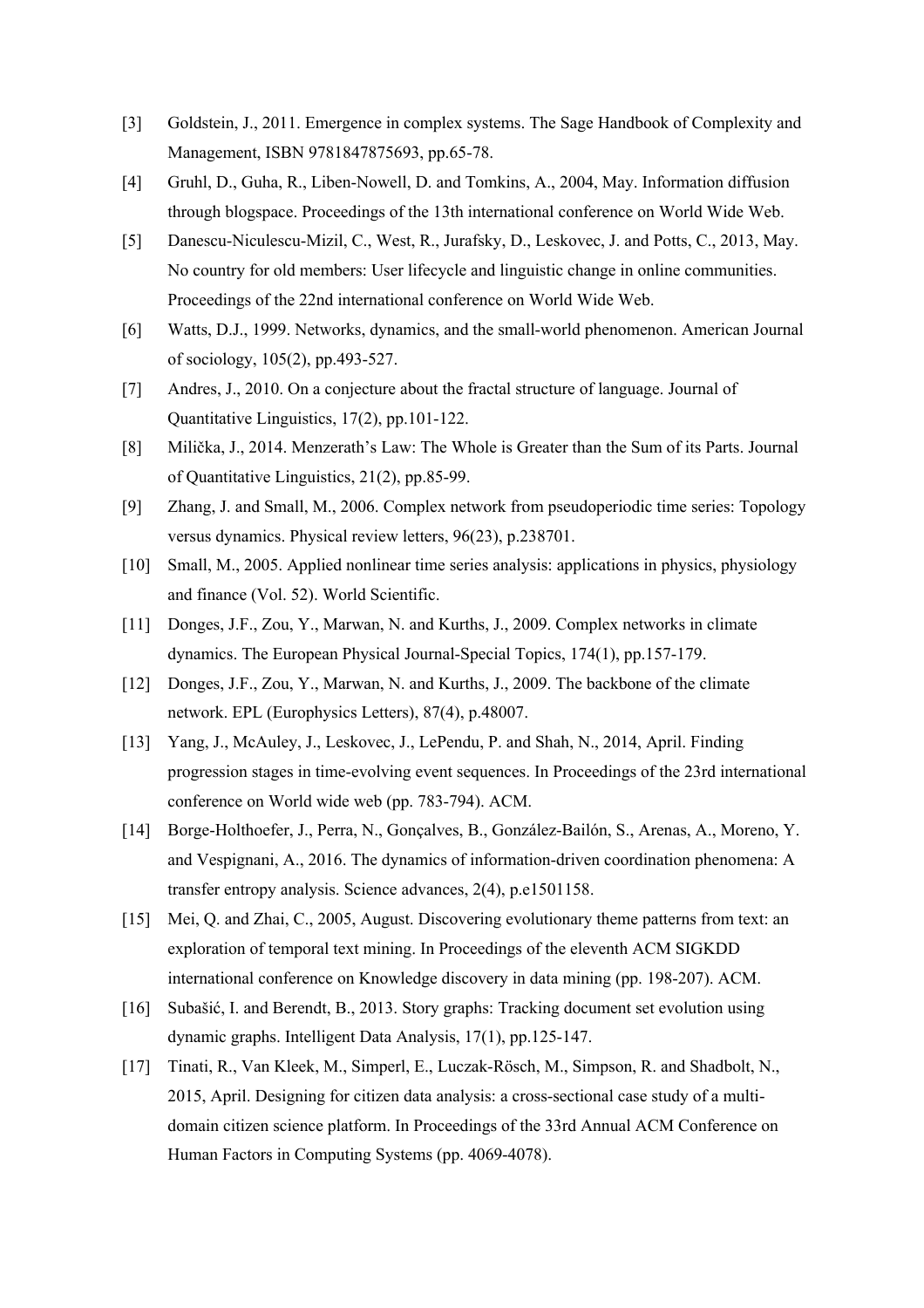- [18] Danishvar, M., Mousavi, A. and Broomhead, P., 2018. EventiC: A Real-Time Unbiased Event-Based Learning Technique for Complex Systems. IEEE Transactions on Systems, Man, and Cybernetics: Systems.
- [19] Hamilton, W.L., Leskovec, J. and Jurafsky, D., 2016. Diachronic word embeddings reveal statistical laws of semantic change. arXiv preprint arXiv:1605.09096.
- [20] Vajna, S., Tóth, B. and Kertész, J., 2013. Modelling bursty time series. New Journal of Physics, 15(10), p.103023.
- [21] Diaconis, P., & Mosteller, F. (1989). Methods for Studying Coincidences. Journal of the American Statistical Association, 84(408), 853–861. https://doi.org/10.2307/2290058
- [22] Masuda, N. and Holme, P., 2019. Detecting sequences of system states in temporal networks. Scientific reports, 9(1), p.795.
- [23] Luczak-Roesch, M., Tinati, R. and Shadbolt, N., 2015, May. When resources collide: Towards a theory of coincidence in information spaces. In Proceedings of the 24th International Conference on World Wide Web. ACM.
- [24] Luczak-Roesch, M., O'Hara, K., Tinati, R. and Dinneen, J. D. 2018. What an entangled Web we weave: An information-centric approach to socio-technical systems. Minds & Machines, 28: 709, https://doi.org/10.1007/s11023-018-9478-1.
- [25] Kleinberg, J., 2003. Bursty and hierarchical structure in streams. Data Mining and Knowledge Discovery, 7(4), pp.373-397.
- [26] Barabasi, A.L., 2005. The origin of bursts and heavy tails in human dynamics. Nature, 435(7039), pp.207-211.
- [27] Eckmann, J.P., Kamphorst, S.O. and Ruelle, D., 1987. Recurrence plots of dynamical systems. EPL (Europhysics Letters), 4(9), p.973.
- [28] Donner, R.V., Small, M., Donges, J.F., Marwan, N., Zou, Y., Xiang, R. and Kurths, J., 2011. Recurrence-based time series analysis by means of complex network methods. International Journal of Bifurcation and Chaos, 21(04), pp.1019-1046.
- [29] Donges, J. F., Schleussner, C.-F., Siegmund, J. F., & Donner, R. V. (2016). Event coincidence analysis for quantifying statistical interrelationships between event time series On the role of flood events as triggers of epidemic outbreaks. Eur. Phys. J. Special Topics, 225, 471–487. https://doi.org/10.1140/epjst/e2015-50233-y
- [30] Griffiths, T. L., & Tenenbaum, J. B. (2007). From mere coincidences to meaningful discoveries. Cognition, 103(2), 180–226. https://doi.org/10.1016/j.cognition.2006.03.004
- [31] Luczak-Roesch, M., Tinati, R., Van Kleek, M. and Shadbolt, N., 2015, August. From coincidence to purposeful flow? Properties of Transcendental Information Cascades. In Proceedings of the 2015 IEEE/ACM International Conference on Advances in Social Networks Analysis and Mining 2015. ACM.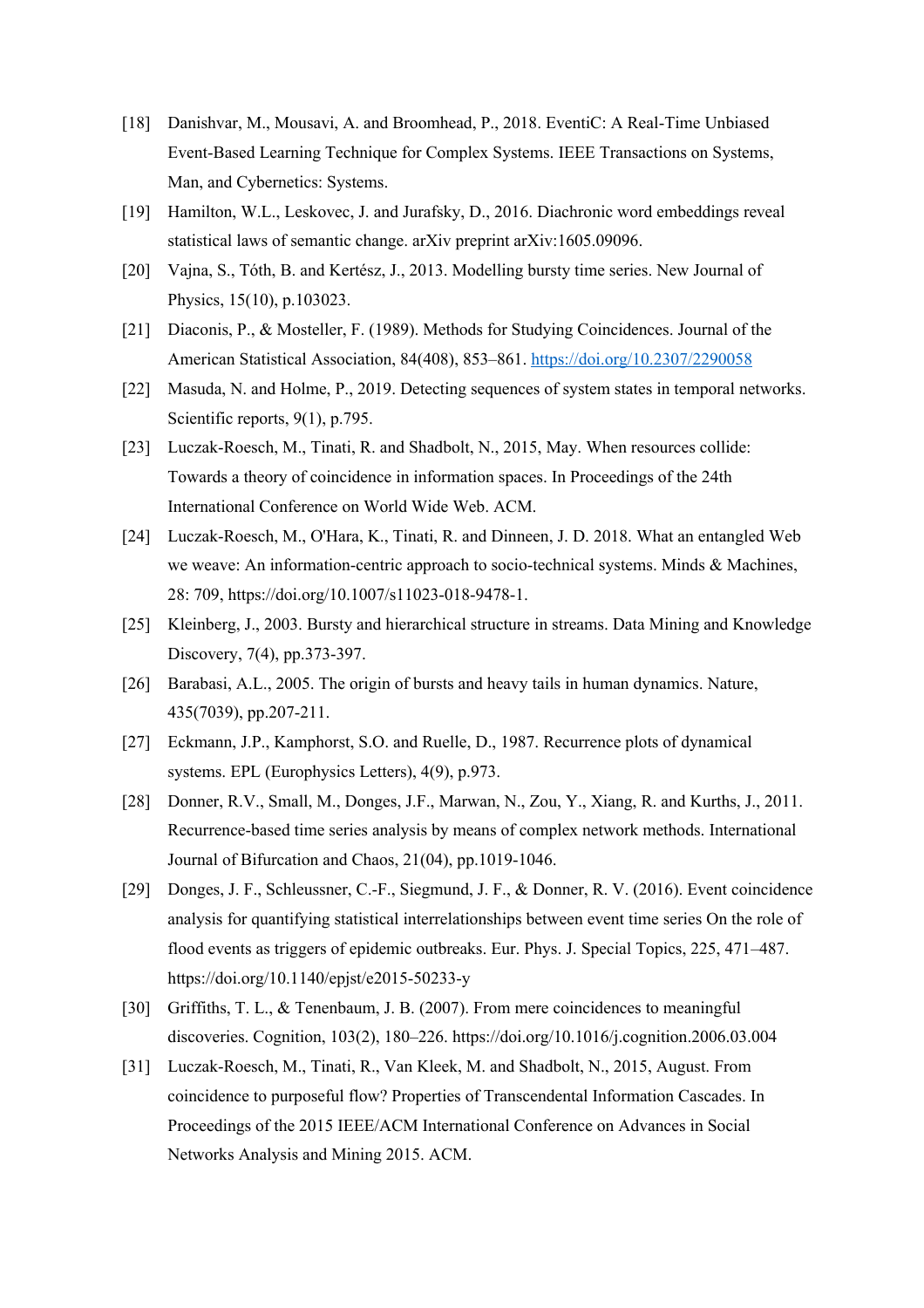- [32] Tinati, R., Luczak-Roesch, M. and Hall, W., 2016, April. Finding Structure in Wikipedia Edit Activity: An Information Cascade Approach. In Proceedings of the 25th International Conference Companion on World Wide Web (pp. 1007-1012). International World Wide Web Conferences Steering Committee.
- [33] Luczak-Roesch, M., Grener, A. and Fenton, E., 2018. Twenty Thousand Leagues Above the Book: An Interactive Visual Analytics Approach to Literature. In Proceedings of the International Conference on Supporting Group Work (GROUP), ACM. DOI: 10.1145/3148330.3154507.
- [34] Luczak-Roesch, M., Grener, A. and Fenton, E., 2018. Not-So-Distant Reading: A Dynamic Network Approach to Literature. it-Information Technology, 60(1), pp.29-40.
- [35] Rabiner, L.R., 1989. A tutorial on hidden Markov models and selected applications in speech recognition. Proceedings of the IEEE, 77(2), pp.257-286.
- [36] Anick, D., Mitra, D. and Sondhi, M.M., 1982. Stochastic Theory of a Data-Handling System with Multiple Sources. Bell Labs Technical Journal, 61(8), pp.1871-1894.
- [37] Schirdewan, A., Gapelyuk, A., Fischer, R., Koch, L., Schütt, H., Zacharzowsky, U., Dietz, R., Thierfelder, L. and Wessel, N., 2007. Cardiac magnetic field map topology quantified by Kullback-Leibler entropy identifies patients with hypertrophic cardiomyopathy. Chaos: An Interdisciplinary Journal of Nonlinear Science, 17(1), p.015118.
- [38] Shannon, C.E., 1949. Communication theory of secrecy systems. Bell Labs Technical Journal, 28(4), pp.656-715.
- [39] Kullback, S., 1997. Information theory and statistics. Courier Corporation.
- [40] Williams, M.J. and Musolesi, M., 2016. Spatio-temporal networks: reachability, centrality and robustness. Open Science, 3(6), p.160196.
- [41] Holme, P. and Saramäki, J., 2012. Temporal networks. Physics reports, 519(3), pp.97-125.
- [42] Schnorr, C.P., 1972, May. The process complexity and effective random tests. In Proceedings of the fourth annual ACM symposium on Theory of computing (pp. 168-176).
- [43] Martin-Löf, P., 1966. The definition of random sequences. Information and control, 9(6).
- [44] Gács, P., 2005. Uniform test of algorithmic randomness over a general space. Theoretical Computer Science, 341(1-3), pp.91-137.
- [45] Webber Jr, C.L. and Zbilut, J.P., 2005. Recurrence quantification analysis of nonlinear dynamical systems. Tutorials in contemporary nonlinear methods for the behavioral sciences, pp.26-94.
- [46] Boeing, G. 2016. "Visual Analysis of Nonlinear Dynamical Systems: Chaos, Fractals, Self-Similarity and the Limits of Prediction." Systems, 4 (4), 37. doi:10.3390/systems4040037
- [47] Rohde, R., Muller, R., Jacobsen, R., Perlmutter, S., Rosenfeld, A., Wurtele, J., Curry, J., Wickhams, C. and Mosher, S., 2013. Berkeley Earth Temperature Averaging Process. Geoinfor Geostat: An Overview 1: 2. of, 13, pp.20-100.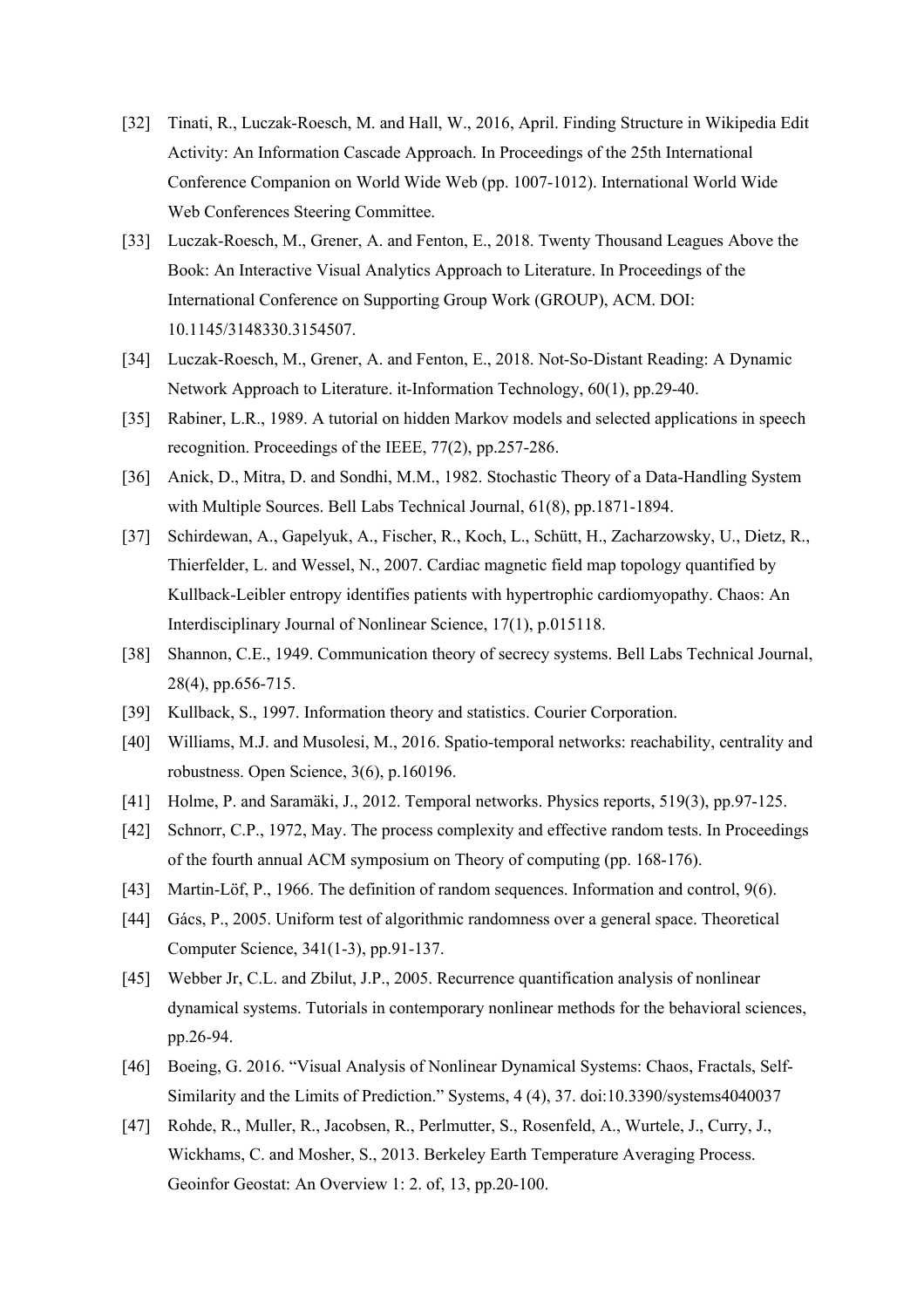- [48] Bradley, P., den Bakker, H.C., Rocha, E.P., McVean, G. and Iqbal, Z., 2019. Ultrafast search of all deposited bacterial and viral genomic data. Nature Biotechnology, 37(2).
- [49] Baltes, S., Treude, C. and Diehl, S., 2018. SOTorrent: Studying the Origin, Evolution, and Usage of Stack Overflow Code Snippets. arXiv preprint arXiv:1809.02814.
- [50] Walker, J.A. and Meyerhoff, M., 2006. Zero copula in the eastern Caribbean: Evidence from Bequia. American Speech, 81(2), pp.146-163.
- [51] Walker, J.A. and Meyerhoff, M., 2015. Bequia English. Further Studies in the Lesser-Known Varieties of English, p.128.
- [52] Campbell, D., Farmer, D., Crutchfield, J. and Jen, E., 1985. Experimental mathematics: the role of computation in nonlinear science. Communications of the ACM, 28(4), pp.374-384.
- [53] Bailey, D.H. and Borwein, J.M., 2005. Experimental mathematics: Examples, methods and implications. Notices of the AMS, 52(5), pp.502-514.
- [54] Bradley, E. and Kantz, H., 2015. Nonlinear time-series analysis revisited. Chaos: An Interdisciplinary Journal of Nonlinear Science, 25(9), p.097610.
- [55] Donner, R.V., Small, M., Donges, J.F., Marwan, N., Zou, Y., Xiang, R. and Kurths, J., 2011. Recurrence-based time series analysis by means of complex network methods. International Journal of Bifurcation and Chaos, 21(04), pp.1019-1046.
- [56] Wigner, E.P., 1958. On the distribution of the roots of certain symmetric matrices. Ann. Math, 67(2), pp.325-327.
- [57] Mello, P.A. and Baranger, H.U., 1995. Electronic transport through ballistic chaotic cavities: an information theoretic approach. Physica A: Statistical Mechanics and its Applications, 220(1-2), pp.15-23.
- [58] Krbálek, M. and Seba, P., 2000. The statistical properties of the city transport in Cuernavaca (Mexico) and random matrix ensembles. Journal of Physics A: Mathematical and General, 33(26), p.L229.
- [59] Bourgade, P., Yau, H.T. and Yin, J., 2018. Random band matrices in the delocalized phase, I: Quantum unique ergodicity and universality. arXiv preprint arXiv:1807.01559.
- [60] Ajanki, O.H., Erdős, L. and Krüger, T., 2017. Universality for general Wigner-type matrices. Probability Theory and Related Fields, 169(3-4), pp.667-727.
- [61] Schreiber, T., 2000. Measuring information transfer. Physical review letters, 85(2), p.461.
- [62] Staniek, M. and Lehnertz, K., 2008. Symbolic transfer entropy. Physical Review Letters, 100(15), p.158101.
- [63] Bandt, C. and Pompe, B., 2002. Permutation entropy: a natural complexity measure for time series. Physical review letters, 88(17), p.174102.
- [64] Kolda, T.G. and Bader, B.W., 2009. Tensor decompositions and applications. SIAM review, 51(3), pp.455-500.